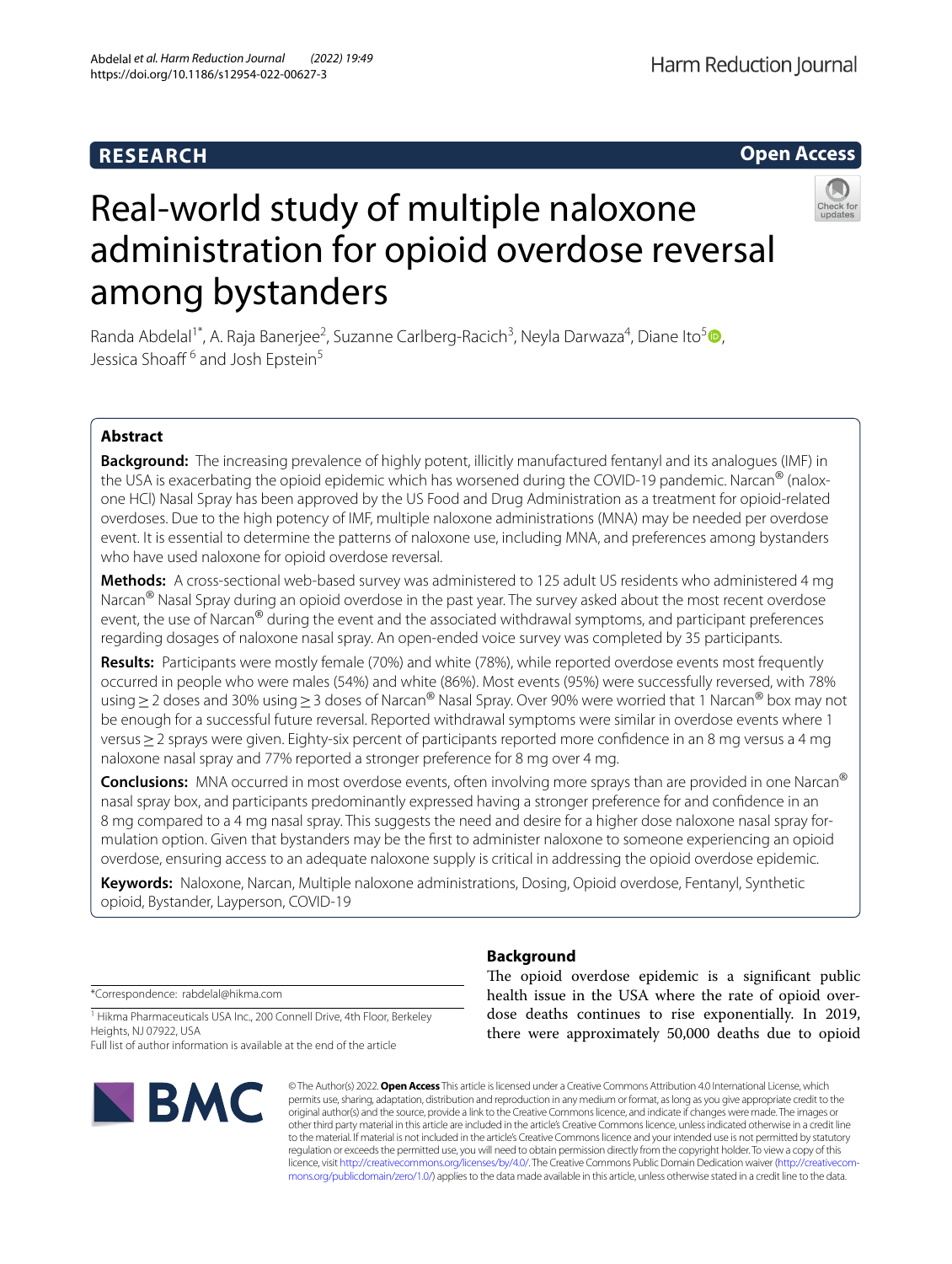overdoses [[1\]](#page-9-0), representing 70–80% of all drug overdose deaths in the USA  $[1, 2]$  $[1, 2]$  $[1, 2]$ . The opioid overdose epidemic has been further exacerbated by the COVID-19 pandemic; recent data suggests an increase in nonprescription opioid use during the pandemic with the percent of tested individuals screening positive for nonprescription fentanyl and heroin increasing by 35% and 44%, respectively [\[3](#page-9-2)]. Additionally, preliminary data released by the CDC revealed a 37% increase in opioid overdose deaths in 2020 compared to 2019; opioids were involved in nearly 70,000 deaths representing 75% of the all overdose deaths [[4\]](#page-9-3).

Opioids are a large class of drugs encompassing both prescription medications (including morphine, codeine and fentanyl) and illegal drugs (including heroin and illicitly manufactured synthetic opioids). According to the Centers for Disease Control and Prevention (CDC), the majority of opioid-related overdose deaths involve the use of illicitly manufactured fentanyl (IMF), a synthetic opioid considered to be up to 100 times more potent than morphine [[2\]](#page-9-1). While the IMF epidemic is well documented in the USA, evidence is emerging of signifcant growth of IMF-related deaths in European countries [\[5](#page-9-4), [6\]](#page-9-5).

Naloxone has been shown to be efective in rapidly reversing opioid overdose and specifcally, Narcan® [naloxone hydrochloride] has been approved by the US Food and Drug Administration (FDA) as a safe and efective treatment for opioid-related overdoses [[7\]](#page-9-6). A box of Narcan® contains 2 4 mg doses of naloxone. In accordance with the Narcan® label, multiple doses of naloxone may be administered if the individual does not respond to the frst dose or relapses into respiratory depression [\[7](#page-9-6)]. Due to the increased prevalence of fentanyl overdoses, the CDC has issued health alerts highlighting that multiple naloxone administrations (MNA) may be needed per overdose event due to the high potency of IMF [\[8](#page-9-7)]. Indeed, data suggest that the need for MNA for successful revivals of opioid overdoses is increasing [[9\]](#page-9-8); fndings from a recent targeted literature review of MNA rates in the USA suggest that administering two or more naloxone doses is not uncommon in both community and emergency medical services settings and the frequency is increasing [\[10](#page-9-9)–[14\]](#page-9-10).

In opioid overdose emergencies, bystanders are often the frst to witness or be in the presence of the person experiencing an overdose. Approximately 40% of overdose deaths reported to the CDC State Unintentional Drug Overdose Reporting System (SUDORS) between January–June 2019 occurred in the presence of a bystander [\[15](#page-9-11)]. Since 1996, community-based harm reduction programs have provided an increasing number of naloxone take-home kits to laypersons  $[16]$  $[16]$ , a strategy that has been found to successfully reduce opioid overdose deaths [[17–](#page-9-13)[19\]](#page-9-14). While individual kits may vary, a typical naloxone take-home kit contains 2–3 doses of either 0.4 mg intramuscular (IM) or 4 mg of intranasal (IN) naloxone. Several recent studies have reported that MNA occurs frequently in community settings, with reported rates of bystander MNA ranging from 43 to 83% [[20–](#page-9-15)[23\]](#page-9-16).

Determining the patterns of naloxone use, including MNA, from the perspective of bystanders is essential given the rise in naloxone administration from bystanders and the challenges in capturing accurate data on this stigmatized and often isolated population. Furthermore, gaining insight into the overdose reversal experiences and preferences among those who have administered naloxone for opioid overdose reversal is critical to better assess the unmet needs among those at risk of an opioid overdose. As such, the objectives of this study were to gather real-world evidence to characterize the circumstances of the overdose event and the patterns of intranasal naloxone use among bystanders who have administered naloxone during an opioid overdose in the past year, to describe the naloxone-associated acute opioid withdrawal symptoms experienced after the revival attempt and to identify participants' naloxone dosing preferences.

## **Methods**

A web-based, cross-sectional survey was administered to 125 adults who reported witnessing an overdose event and administering 4 mg Narcan® Nasal Spray to the person who overdosed in the past 12 months. Additionally, a subset of 35 participants were asked via automated voice response about their experiences administering 4 mg Narcan® Nasal Spray during an overdose event and preferences between nasal spray dosages. Participants were eligible to participate if they were at least 18 years old, had administered 4 mg Narcan® Nasal Spray to someone experiencing an opioid overdose event in the past 12 months, were able to read and understand English and had access to a cell phone or computer with internet access. Participants were also required to reside in a region of the USA with higher IMF use (Northeast, Midwest or South, based on US Census Regions), defned as>50% of opioid mortalities involving a synthetic opioid based on data from the 2018 CDC Wide-ranging Online Data for Epidemiologic Research (WONDER) database. Participants were primarily recruited through existing patient panels and were invited to complete an eligibility screener to determine if they qualifed for the study. Individuals who met study eligibility criteria were invited to participate. Centralized institutional review board (IRB) approval for this study was obtained by New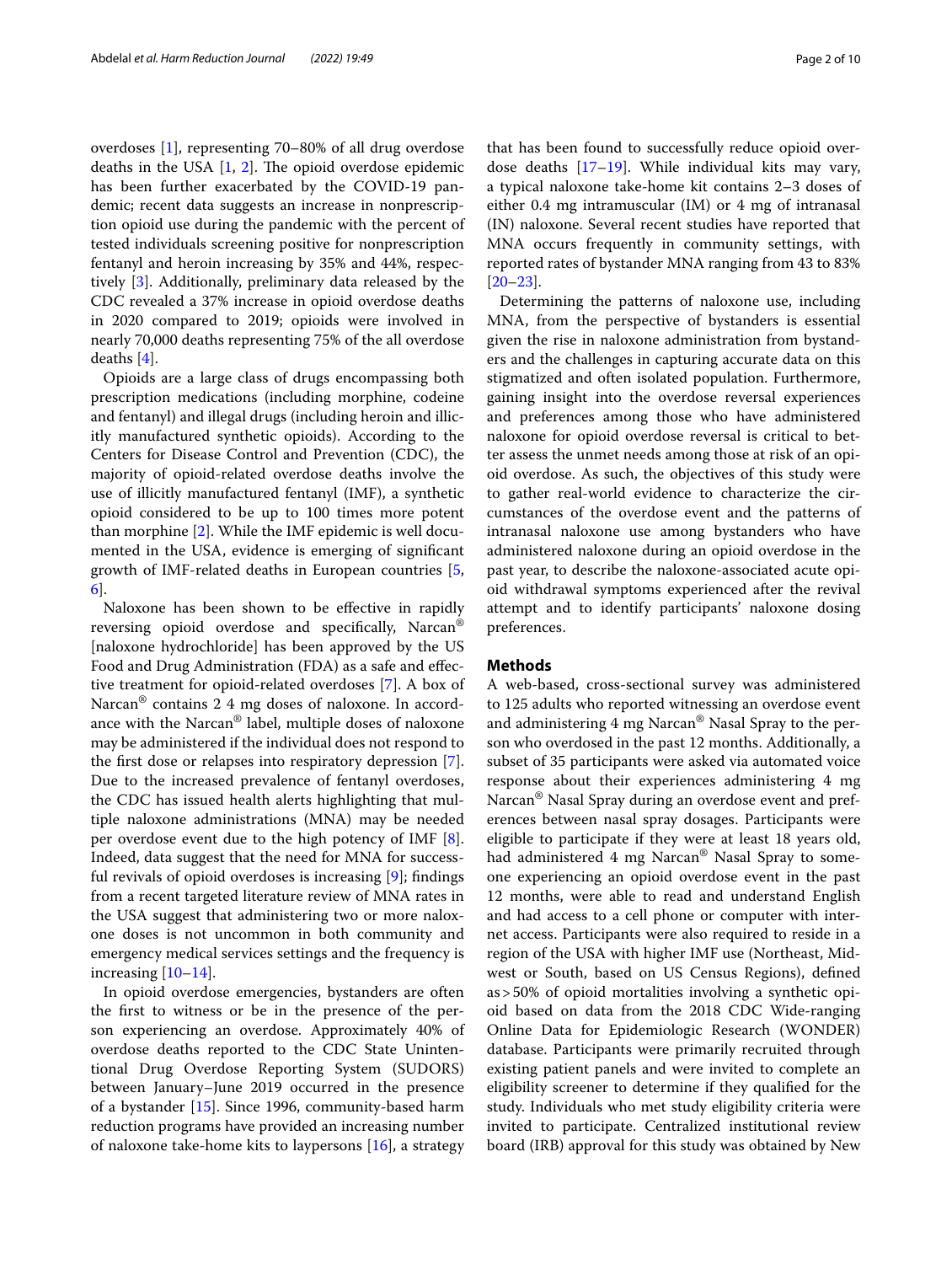England Independent Review Board with all participants providing electronic informed consent to participate in the study. The study was opened on February 15, 2021, and closed on March 26, 2021. Additionally, participants received an honorarium in the form of a \$50 Walmart gift certifcate upon completion of the online survey and an additional \$25 Walmart gift certifcate for completing the open-ended voice response questions.

The study was executed utilizing a proprietary technology platform that enables the collection of data via webenabled surveys and automated voice response. Both the web-enabled survey questions and open-ended voice response questions were developed by the research team with a 7th grade reading level to ensure readability and comprehension among study participants [[24](#page-9-17)]. To maximize data quality, participant responses were reviewed for accuracy by screening for unrealistic survey completion times and for patterned, nonsensical or inconsistent responses. To further minimize data entry error, the following validation checks were programmed into the survey platform: skip patterns so participants only received relevant questions, out of range values and custom logic to verify that the number of sprays given by the participant and others added up to the total number sprays administered.

The web-enabled survey captured participant demographics, characteristics of the overdose event and the person who overdosed and details about the use of 4 mg Narcan<sup>®</sup> Nasal Spray during the overdose event. The specifc questions pertaining to the overdose event and use of Narcan® included the following: location of overdose, relationship to the person who overdosed, number of 4 mg Narcan® Nasal Sprays administered during the overdose event, approximate time waited between sprays given, number of doses of 4 mg Narcan® Nasal Spray left over, drugs the person who overdosed thought they were taking, perception of whether or not fentanyl or fentanyl-like drug was involved in the overdose, was 911 call made and outcomes for the person who overdosed, including possible opioid withdrawal symptoms. The survey also captured information on participant perceptions about IMF in the local drug supply and asked respondents to compare a 4 mg and an 8 mg naloxone nasal spray on the following domains: concerns about opioid withdrawal, level of confdence to revive someone and the preferred dose to revive someone from an opioid overdose. Participants reporting more than one event in the past 12 months were asked to respond to the most recent overdose in which they administered Narcan® Nasal Spray.

The open-ended voice response questions covered the following topics: the perceptions and feelings of witnessing an overdose event, details regarding the number of Narcan® Nasal Spray doses administered during the overdose event, perceptions of the efectiveness of Narcan® Nasal Spray in treating the overdose, degree of participant confdence that Narcan will help in a future overdose situation, participant preferences on having an 8 mg nasal spray available and potential use of an 8 mg nasal spray if it made opioid withdrawal worse.

Descriptive statistics were used to summarize the survey responses. Additionally, linguistic and thematic analyses were conducted on the voice response data.

## **Results**

## **Participant characteristics**

The demographic characteristics of the 125 study participants are presented in Table [1](#page-2-0). Participants were predominantly female ( $n=88$ , 70%) and white ( $n=97, 78%$ ) with a mean age of 41 (Standard Deviation  $\pm$  9.7) years. Most study participants (*n*=76, 61%) reported administering Narcan® Nasal Spray at more than one overdose event in the past 12 months and 35% (*n*=44) have had an opioid overdose themselves.

<span id="page-2-0"></span>**Table 1** Characteristics of 125 study participants and overdose events

| Participant characteristics ( $N = 125$ )                                                                         |            |  |
|-------------------------------------------------------------------------------------------------------------------|------------|--|
| Age (years)                                                                                                       |            |  |
| Mean (SD)                                                                                                         | 40.9(9.7)  |  |
| Median (range)                                                                                                    | 40 (18-68) |  |
| Gender [n (%)]                                                                                                    |            |  |
| Female                                                                                                            | 88 (70%)   |  |
| Male                                                                                                              | 37 (30%)   |  |
| Race/ethnicity [n (%)]                                                                                            |            |  |
| White                                                                                                             | 97 (78%)   |  |
| Mixed race                                                                                                        | 13 (10%)   |  |
| <b>Black</b>                                                                                                      | 6(5%)      |  |
| Asian                                                                                                             | 5 (4%)     |  |
| Hispanic                                                                                                          | 3(2%)      |  |
| Other                                                                                                             | $1(1\%)$   |  |
| Type of residential community $[n (%)]$                                                                           |            |  |
| Suburban                                                                                                          | 54 (43%)   |  |
| Rural                                                                                                             | 38 (30%)   |  |
| Urban                                                                                                             | 33 (27%)   |  |
| Number of overdose events in the past 12 months where<br>participant has administered Narcan® Nasal Spray [n (%)] |            |  |
| 1                                                                                                                 | 49 (39%)   |  |
| $\overline{2}$                                                                                                    | 41 (33%)   |  |
| 3                                                                                                                 | 14 (11%)   |  |
| >4                                                                                                                | 21 (17%)   |  |
| Experienced an overdose themselves [n (%)]                                                                        |            |  |
| Yes                                                                                                               | 44 (35%)   |  |
| No                                                                                                                | 81 (65%)   |  |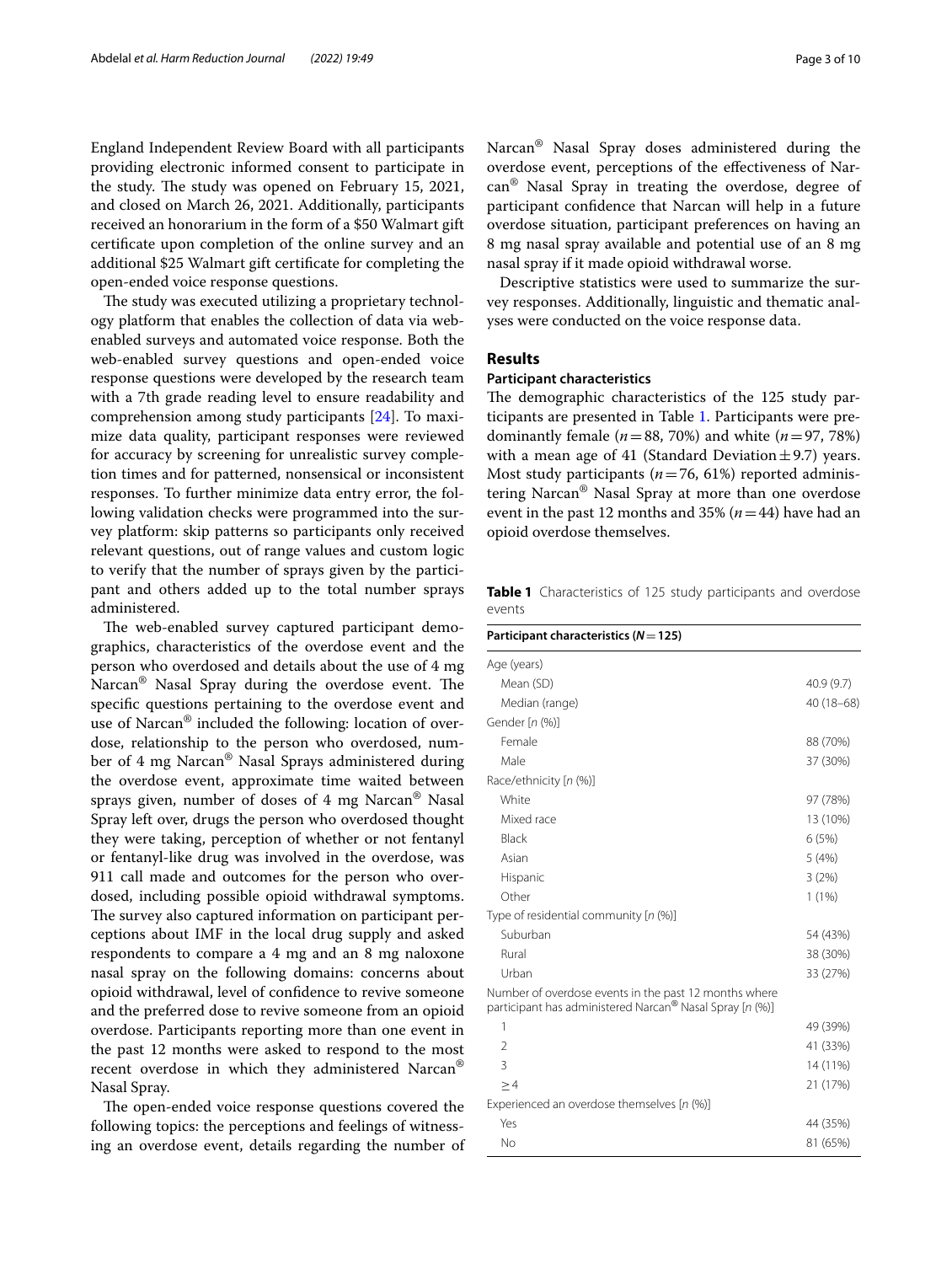## **Characteristics of the person who overdosed and the overdose event**

Of the 125 reported overdose events, the people who overdosed were predominantly male (*n*=68, 54%) and white  $(n=108, 86%)$  with a mean age of 34  $(\pm 11)$  years, as reported by study participants (Table [2](#page-3-0)). Compared to the Mortality Disparities in American Communities Study (MDAC), a large nationally representative database of individuals who experienced a fatal opioid overdose, this study sample was similar in terms of gender, race/ ethnicity and age [[25](#page-9-18)]. Emergency services (i.e., 911) were reported as called for 71% (*n*=89) of the overdose events

<span id="page-3-0"></span>**Table 2** Characteristics of the people who overdosed and the overdose events (*N* = 125)

| Characteristics of the person who overdosed ( $N = 125$ )         |             |
|-------------------------------------------------------------------|-------------|
| Age (years)                                                       |             |
| Mean (SD)                                                         | 34.2 (10.5) |
| Median (Range)                                                    | 32 (17-76)  |
| Gender [n (%)]                                                    |             |
| Female                                                            | 56 (45%)    |
| Male                                                              | 68 (54%)    |
| Unknown                                                           | $1(1\%)$    |
| Race/ethnicity [n (%)]                                            |             |
| White                                                             | 108 (86%)   |
| <b>Black</b>                                                      | 9(7%)       |
| Mixed race                                                        | 4(3%)       |
| Hispanic                                                          | 2(2%)       |
| Asian                                                             | $0(0\%)$    |
| Other                                                             | 2(2%)       |
| Characteristics of the overdose event ( $N = 125$ )               |             |
| Outcome of revival attempt                                        |             |
| Revived at the scene                                              | 110 (88%)   |
| Revived later                                                     | 9(7%)       |
| Not revived                                                       | 6(5%)       |
| Emergency services (911) called                                   |             |
| Yes                                                               | 89 (71%)    |
| No                                                                | 35 (28%)    |
| Unknown                                                           | $1(1\%)$    |
| Overdose location                                                 |             |
| Someone else's home                                               | 56 (45%)    |
| Participant's home                                                | 31 (25%)    |
| Outside                                                           | 16 (13%)    |
| Vehicle                                                           | 9(7%)       |
| Other* (hotel/motel, place of business, short-term housing)       | 13 (10%)    |
| Relationship to study participant                                 |             |
| Friend                                                            | 49 (39%)    |
| Family member                                                     | 31 (25%)    |
| Acquaintance                                                      | 21 (17%)    |
| Stranger                                                          | 13 (10%)    |
| Significant other/Spouse                                          | 9(7%)       |
| Other                                                             | 2(2%)       |
| Number of drugs the person who overdosed thought they were taking |             |
| $\mathbf{1}$                                                      | 64 (51%)    |
| $\overline{2}$                                                    | 44 (35%)    |
| $3+$                                                              | 15 (12%)    |
| Unknown                                                           | 2(2%)       |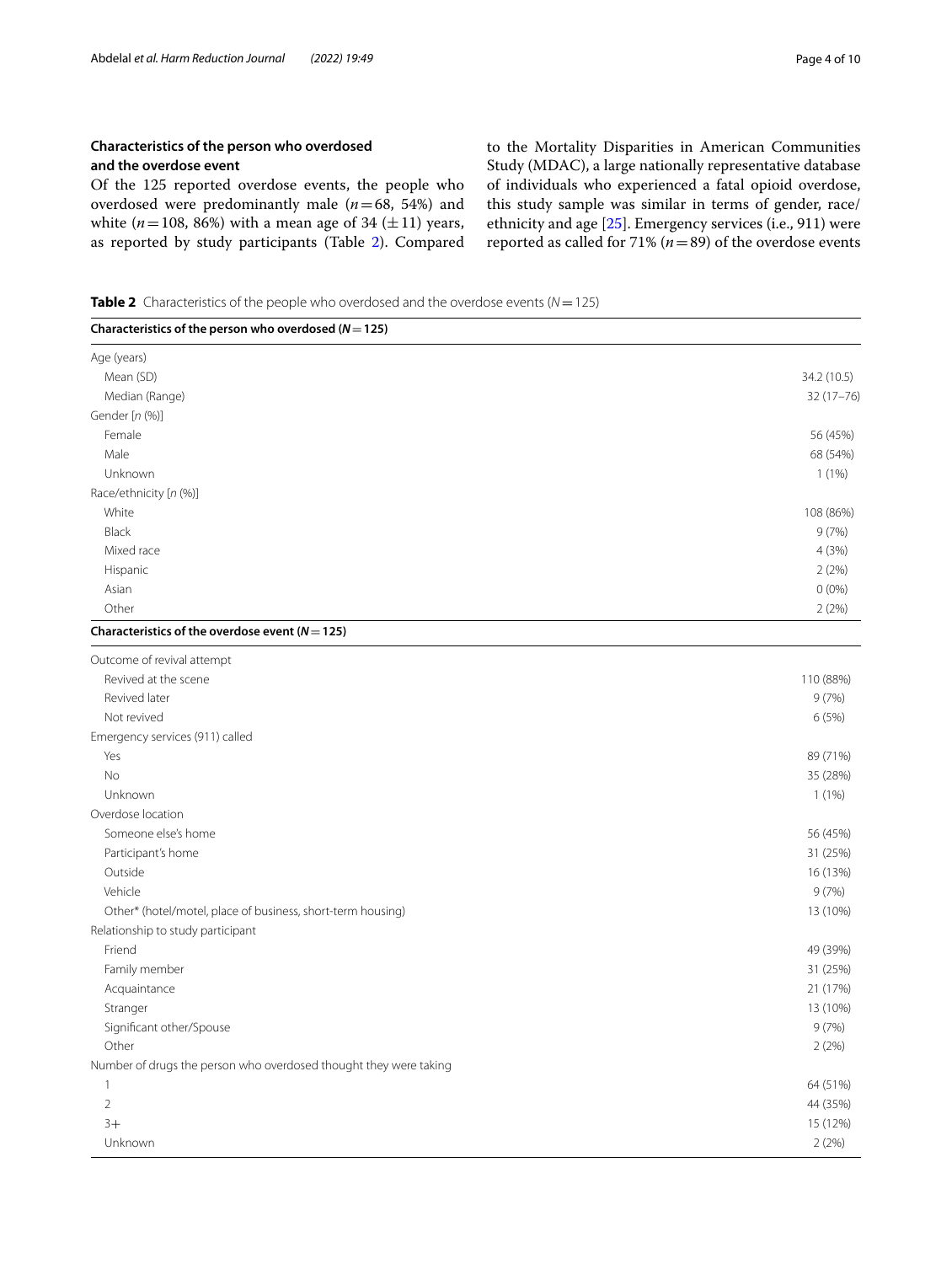and 95%  $(n=119)$  of the revival attempts were successful. The reported overdose events frequently happened to someone that the participant knew (*n*=110, 88%) and often occurred in a home belonging to the participant (*n*=31, 25%) or someone else (*n*=56, 45%) (Table [2\)](#page-3-0).

Participants reported that the Narcan® Nasal Spray they used during the overdose event came from a community group, substance use treatment center, hospital/ clinic or other social service agency  $(n=55, 44%)$ , the person who overdosed (*n*=28, 22%), a prescription or purchased over the counter at pharmacy (*n*=26, 21%) or someone else (*n*=14, 11%).

Of the 82 participants (66%) who had their own Narcan® Nasal Spray on hand for the overdose event, 71% (*n*=58) reported having multiple doses on hand (mean=3.0 $\pm$ 0.3). Of those participants, 55% (*n*=45) reported having no sprays left over after the revival attempt (mean: 0.7 (0.1)).

Multiple doses of Narcan® Nasal Spray were administered during most of the overdose events (mean: 2.4 $\pm$ 0.1); two or more doses of Narcan<sup>®</sup> Nasal Spray were administered in 78%  $(n=97)$  of overdose events, while three or more were administered in 30% (*n*=37) of events (Fig. [1\)](#page-4-0). Participants themselves most frequently administered one spray (58%, *n*=72) and additional sprays were administered by other people in 62%  $(n=60)$  of overdose events where more than one spray was given. Of the 53 participants who administered multiple doses of Narcan® Nasal Spray themselves, 68% (*n*=36) reported waiting between administering sprays while 30%  $(n=16)$  reported that they immediately gave the additional spray(s).

According to study participants, the people who overdosed most frequently believed they were taking heroin (66%, *n*=83) (Table [3](#page-5-0)). Additionally, 47% (*n*=59) of the people who overdosed thought they were taking more than one drug (Table [2\)](#page-3-0). Among those taking more than one drug, the most common combinations were mixtures of opioids including heroin, nonprescription fentanyl or opioid pills (26% of overdose events, *n*=32) or mixtures of opioids and benzodiazepine/tranquilizers (18% of overdose events,  $n=22$ ). According to participants, fentanyl was believed to be involved in 73%  $(n=91)$  of the overdose events.

## **Withdrawal‑associated symptoms**

Withdrawal-associated symptoms experienced by the people who overdosed are presented in Table [3.](#page-5-0) As reported by study participants,  $98\%$  ( $n=123$ ) of the people who overdosed experienced at least one withdrawalassociated symptom, with the most common symptoms reported as confusion (*n*=76, 61%), body weakness (*n*=63, 50%) and agitation/anger (*n*=63, 50%). Withdrawal-associated symptoms were mostly similar in people receiving 1 versus  $\geq$  2 doses of Narcan<sup>®</sup> Nasal Spray (Table [4\)](#page-5-1).

#### **Participant naloxone dosing concerns and preferences**

Most study participants believe that the drug supply in their community is mixed with some form of IMF to a moderate ( $n = 48$ , 38%) or great ( $n = 50$ , 40%) extent. The vast majority of participants (92%) reported being worried that having one box of Narcan® Nasal Spray on hand may not be enough to revive someone from an opioid

<span id="page-4-0"></span>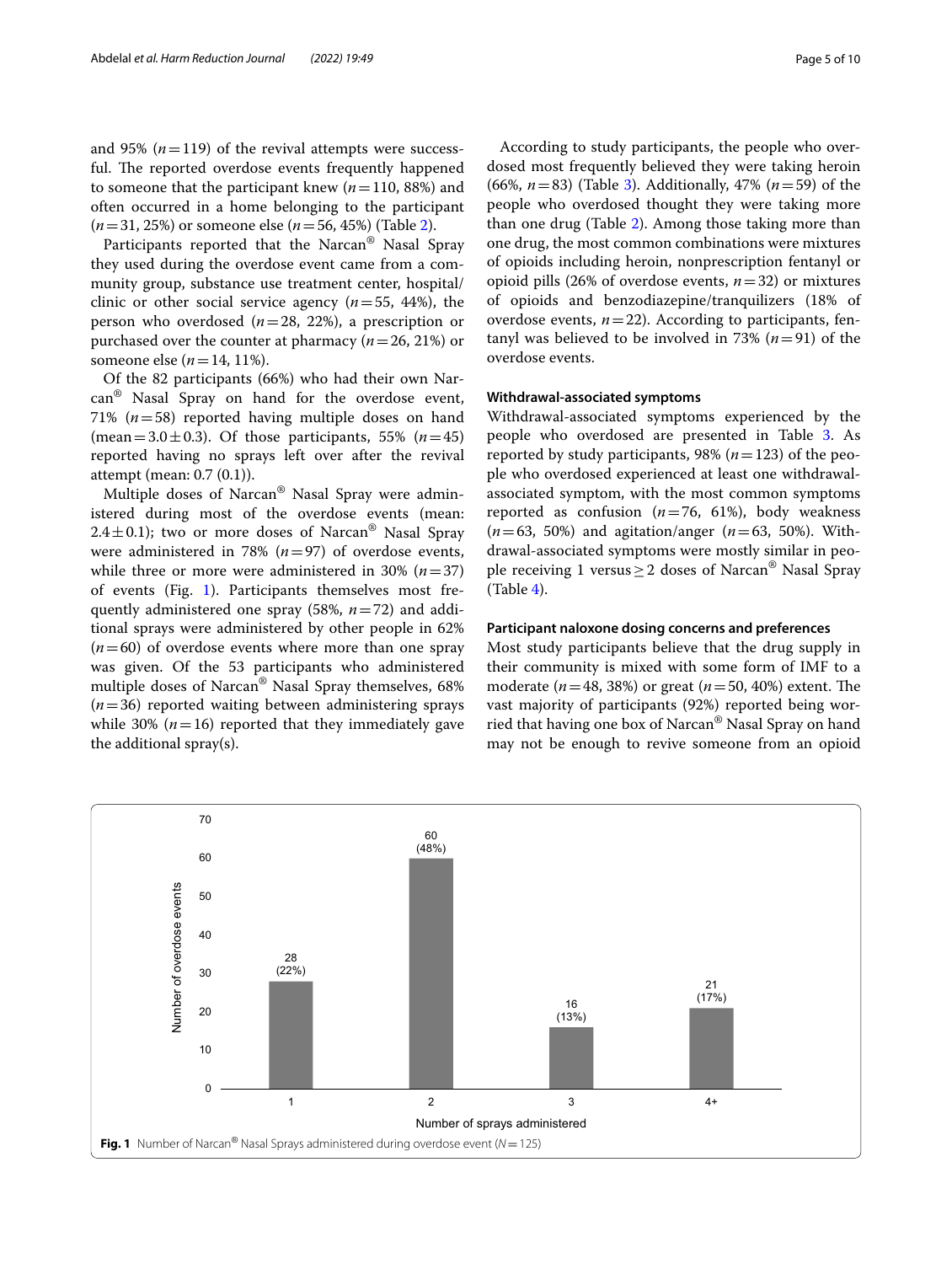<span id="page-5-0"></span>**Table 3** Participant reports of what drugs the person who overdosed thought they were taking (*N*=125)

| Drug                                                                                       | n(% )    |
|--------------------------------------------------------------------------------------------|----------|
| Heroin                                                                                     | 83 (66%) |
| Nonprescription fentanyl or fentanyl-like drug                                             | 37 (30%) |
| Opioid pills prescribed to the person who overdosed (such as OxyContin, Vicodin and Actiq) | 24 (19%) |
| Benzodiazepines/tranquilizers (such as Xanax, Valium or Ativan)                            | 22 (18%) |
| Opioid pills acquired elsewhere (such as OxyContin, Vicodin and Actig)                     | 17 (14%) |
| Cocaine or other stimulants                                                                | 13 (10%) |
| Alcohol                                                                                    | 9(7%)    |
| Marijuana                                                                                  | 5(4%)    |
| Other                                                                                      | 2(2%)    |

<span id="page-5-1"></span>**Table 4** Participant reported withdrawal symptoms experienced by the people who overdosed (*N*=125)

| Symptom          | Percent of participants experiencing the<br>symptom $[n (%)]$ |                                     |                                             |  |
|------------------|---------------------------------------------------------------|-------------------------------------|---------------------------------------------|--|
|                  | Overall $(N=125)$                                             | 1 spray<br>administered<br>$(n=28)$ | $\geq$ 2 sprays<br>administered<br>$(n=97)$ |  |
| Confusion        | 76 (61%)                                                      | 17 (61%)                            | 59 (61%)                                    |  |
| Agitated/Angry   | 63 (50%)                                                      | 15 (54%)                            | 48 (49%)                                    |  |
| Body weakness    | 63 (50%)                                                      | 13 (46%)                            | 50 (52%)                                    |  |
| Nausea           | 61 (49%)                                                      | 13 (46%)                            | 48 (49%)                                    |  |
| Shivering        | 58 (46%)                                                      | 14 (50%)                            | 44 (45%)                                    |  |
| Sweating         | 52 (42%)                                                      | 12 (43%)                            | 40 (41%)                                    |  |
| Headaches        | 50 (40%)                                                      | 8 (29%)                             | 42 (43%)                                    |  |
| <b>Dizziness</b> | 46 (37%)                                                      | 8 (29%)                             | 38 (39%)                                    |  |
| Vomiting         | 42 (34%)                                                      | 10 (36%)                            | 32 (33%)                                    |  |
| Body pain        | 26 (21%)                                                      | 6(21%)                              | 20 (21%)                                    |  |
| Nasal congestion | 15 (12%)                                                      | 4 (14%)                             | 11 (11%)                                    |  |
| Nasal dryness    | 15 (12%)                                                      | $0(0\%)$                            | 15 (15%)                                    |  |
| Yawning          | 13 (10%)                                                      | 2(7%)                               | 11 (11%)                                    |  |
| Other            | 11 (9%)                                                       | 1(4%)                               | 10 (10%)                                    |  |
| None             | 2(2%)                                                         | $0(0\%)$                            | 2(2%)                                       |  |

overdose, with approximately one third of participants each reporting being extremely (*n*=40, 32%), moderately (*n*=36, 29%) or somewhat (*n*=39, 31%) worried, while only 8%  $(n=10)$  were not worried at all (Fig. [2\)](#page-6-0). If given the choice,  $86\%$  ( $n=108$ ) of participants would feel more confdent reviving someone with an 8 mg (mg) nasal spray compared to a 4 mg nasal spray (Fig. [3\)](#page-6-1). Similarly, 77% (*n*=96) of participants would prefer to have an 8 mg compared to a 4 mg nasal spray on hand to revive someone from an opioid overdose (Fig. [3\)](#page-6-1). Only 28% (*n*=35) of participants reported being extremely (*n*=11, 9%) or moderately  $(n=24, 19%)$  worried about someone going through withdrawal because they received an 8 mg nasal

spray compared to a 4 mg nasal spray, while  $39\%$  ( $n=49$ ) and 33% (*n*=41) reported being somewhat worried or not worried at all, respectively (Fig. [4](#page-7-0)).

## **Voice responses**

The subset of 35 participants who completed the openended voice response survey routinely described feeling panicked during the overdose event, followed by relief and gratitude after a successful revival attempt. While most expressed belief that Narcan® Nasal Spray would work in future opioid overdose reversals, several expressed concerns that a 4 mg dose may be insufficient to successfully revive someone. Several participants also noted a change in how individuals respond to Narcan® Nasal Spray when it is suspected they have some form of fentanyl in their system, stating that they need to use more sprays to revive these individuals (Fig. [5\)](#page-7-1).

A majority of the 35 participants who completed the voice response survey expressed a strong preference for an 8 mg naloxone nasal spray compared to a 4 mg nasal spray, with most stating the belief that an 8 mg option would be more effective and save more lives. There were only 4 participants who indicated that they would not use an 8 mg option. While some participants expressed concern that an 8 mg nasal spray may result in more severe withdrawal symptoms than a 4 mg option, most conveyed that this would not diminish their preference in a stronger dose as they prioritize saving a life over avoiding withdrawal symptoms (Fig. [5](#page-7-1)). Several participants further elaborated that withdrawal after a reversal attempt is always a possibility, and they do not consider it a barrier to using an 8 mg dose (Fig. [5\)](#page-7-1).

## **Discussion**

This real-world study of bystander administration of naloxone for opioid overdose events found that MNA occurred in most overdose events; two or more doses were administered in 78% of overdose events, while 3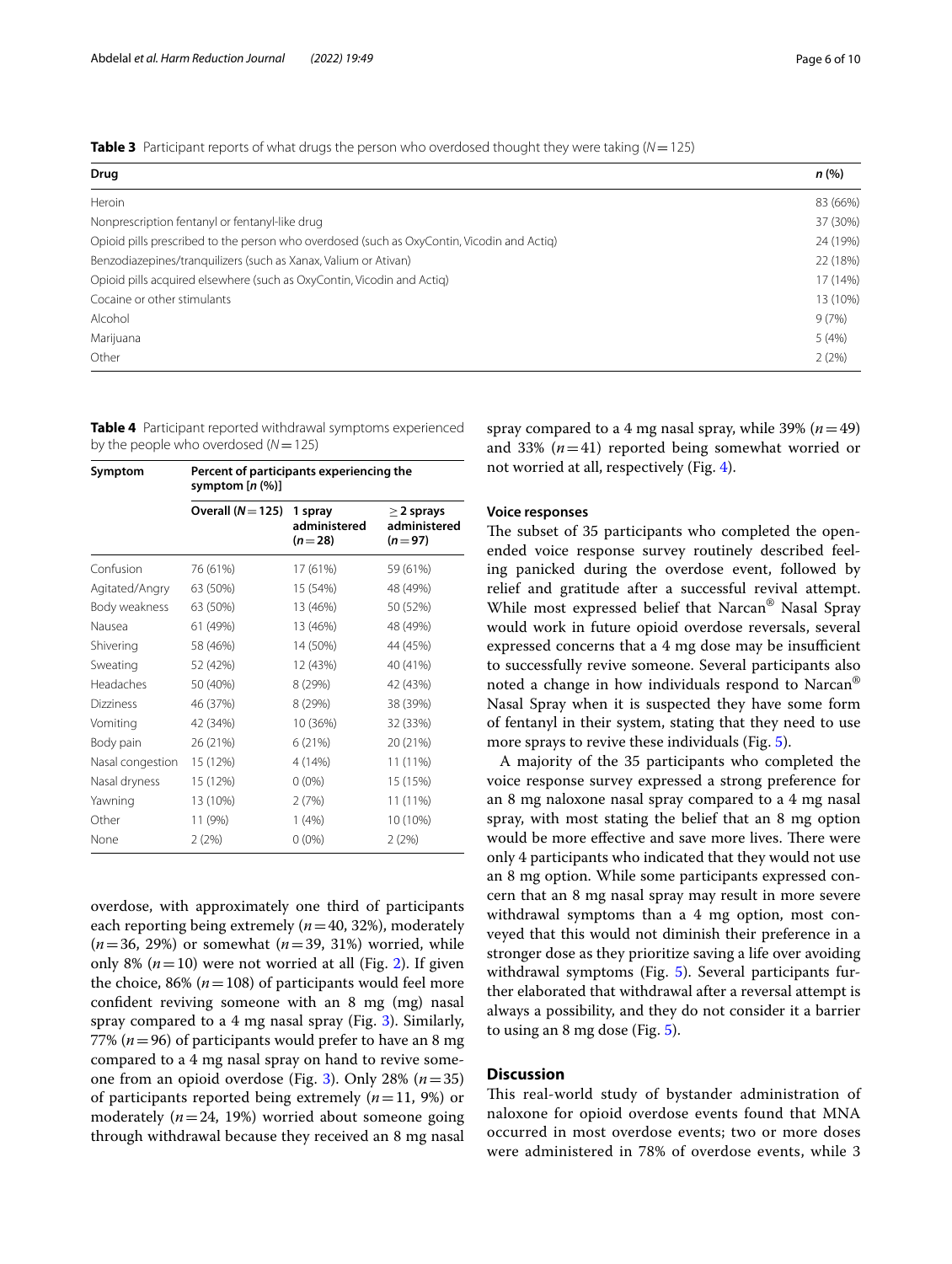

<span id="page-6-0"></span>

<span id="page-6-1"></span>or more doses were administered in 30% of events. These findings are similar to results from a recent survey of people who use opioids, which found that 79% of overdose events responded to by community members required two or more doses of naloxone to reverse the overdose  $[23]$  $[23]$ . These recent estimates are a notable increase from what was reported in a briefng report of a FDA Advisory Committee meeting in September 2016 where data collected from eight community organizations found that two or more doses Narcan® Nasal Spray were used in only 32% of community-based revival attempts  $[26]$ . This recent trend of dramatically increasing MNA rates in community settings corresponds with the signifcant increase of IMF in the drug supply as well as the rise of opioid-related overdoses which have escalated during the COVID-19 pandemic. As community distribution of naloxone is an important strategy to reduce opioid overdose deaths, determining how much naloxone is being administered by bystanders who are often the frst to render aid to someone experiencing an opioid overdose is critical.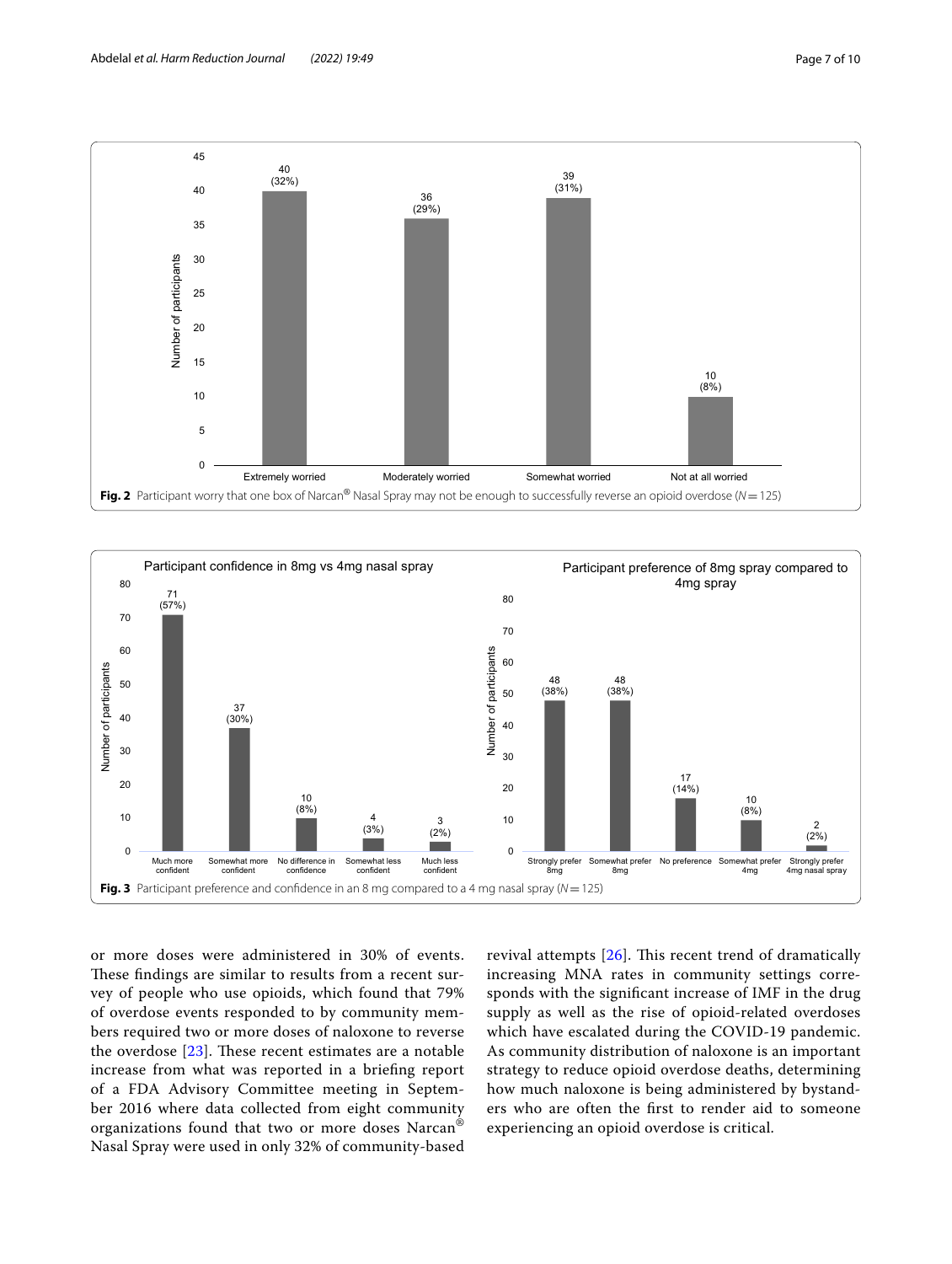

<span id="page-7-0"></span>Narcan<sup>®</sup> Nasal Spray and fent

"*Yeah, Narcan works but sometimes with fentanyl, it works but sometimes it takes more than just one dose of it to work. I'm confident if I have it on me if somebody's overdosing, that it will help. But now with fentanyl, it's getting trickier. People aren't coming responsive like they used to. It takes more than just one. But I feel better prepared if I have it on me than if I don't. So I think it works and I'm glad that I carry it on me*."

b. Withdrawal with an 8mg nasal spray

*"In regards to the withdrawal part of it, being alive and having withdrawal is* **better than being dead and not having withdrawal. So if that is the major of the major of the major of the major of the major of the major of the major**  $\frac{1}{2}$ *stumbling block or a side effect to having the double amount of dosage, I guess I would have to be the price you would have to pay to stay alive. It's a valuable tool. It separates life from death in the blink of an eye. Side effects would be of very little concern to me personally if it was my life in the balance. We're trying to save lives here any way possible, anything possible. Life is a precious thing. And this is a tool that's well needed and a well-working tool from everything I've seen and heard and witnessed. It's something that works so we need to have more of it and to be less worried about side effects of withdrawal or minor things compared to death." "…I think that anything that you can do to save a life, to hopefully get them into*

*some type of recovery to be okay after the fact is kind of what the goal should be, not necessarily what the withdrawal would be because the person is going to go through withdrawal regardless of whether they had the nasal spray or not."*

<span id="page-7-1"></span>**Fig. 5** Participant voice responses ( $N=3$ )

Notably, this study also found that slightly more than half of study participants who had Narcan® Nasal Spray on hand for the overdose event did not have any left over after the revival attempt and that additional doses from another person were administered in 48% ( $n=60$ ) of the overdose events. Together, these results highlight the need for multiple doses of Narcan® Nasal Spray in overdose events and underscore the importance of naloxone distribution in high-risk communities. These findings also suggest that the typical naloxone kits (which often contain two 4 mg doses per kit) that are frequently distributed to community members [[15,](#page-9-11) [17](#page-9-13)] may not be suffcient for many overdose events. Among participants of this study, community organizations were the primary source of Narcan® Nasal Spray, highlighting the importance of the distribution eforts by these groups. For organizations unable to provide multiple Narcan® Nasal Spray kits per person, a nasal spray with a higher dose (i.e., 8 mg instead of 4 mg) may be a reasonable solution.

Further, most study participants reported a stronger preference for an 8 mg, compared to a 4 mg nasal spray, and similarly reported having more confdence in successfully reviving someone from an opioid overdose with an 8 mg compared to a 4 mg nasal spray. Additionally, that vast majority of participants expressed concern that one box of Narcan® Nasal Spray may not be enough to revive someone from an opioid overdose. The perceived need for a stronger naloxone formulation may be related to the prevalence of IMF in participants' communities, as 78% of participants believe that IMF is present in their community drug supply to a moderate or great extent. In voice responses, participants frequently expressed the belief that an 8 mg spray would be more efective at saving lives than a 4 mg spray, and posited that an 8 mg spray may work faster at reversing an overdose than a 4 mg spray and that fewer sprays would need to be administered. Many also noted that an 8 mg spray might allow them to carry fewer sprays.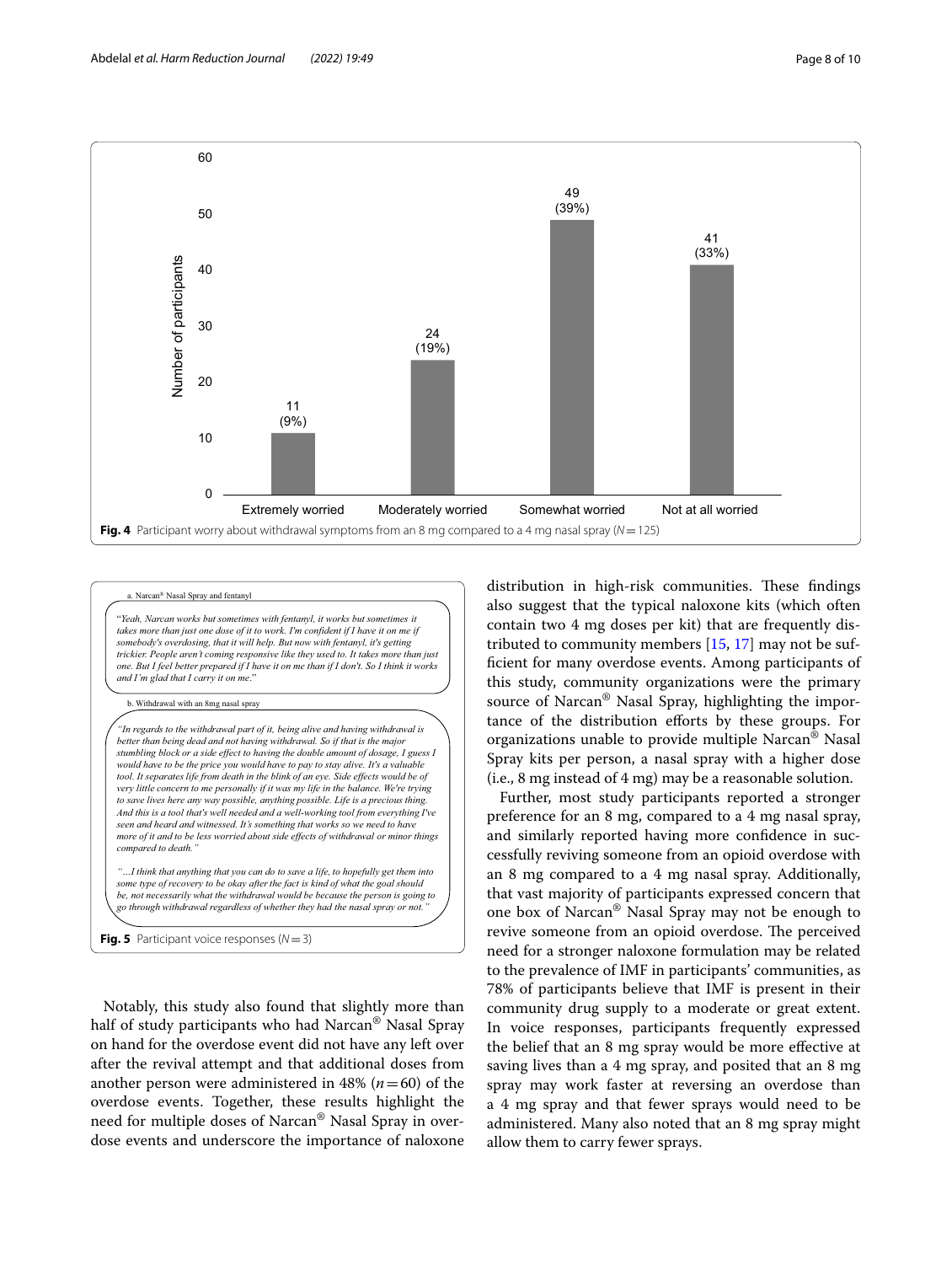While withdrawal symptoms were reported in all but two of the overdose events, the frequency of symptoms were similar among people who received one versus two or more doses of Narcan® Nasal Spray. This is consistent with what was reported in the previously described briefng report of a FDA Advisory Committee meeting in September 2016 which found equal proportions of withdrawal symptoms between cases who were administered one versus two doses of Narcan Nasal Spray [\[26](#page-9-19)]. As noted in the FDA Advisory Committee meeting, naloxone-associated withdrawal side efects are rarely life threatening and the risks of withdrawal symptoms should be weighed against the risk of death from the opioid overdose  $[26]$ . This was a common sentiment throughout participant voice responses as well, where most participants conveyed that surviving an overdose event is more important than avoiding transient withdrawal symptoms.

These results should be interpreted in the context of several limitations. First, the sample size of the study was small and participants were fairly homogeneous. Results may not be generalizable, particularly to the western part of the country which was outside of the study region or to nonwhite community members. Additionally, while there are often barriers to calling emergency services due to fear of being arrested for use or possession of illegal drugs, emergency services were called for a majority (71%) of the overdose events reported by study participants. This potentially indicates that our study population represents a group who feel comfortable/safe interacting with emergency personnel. Despite the high frequency of 911 calls by this study population, in openended voice responses some participants mentioned that they administered Narcan® Nasal Spray to avoid calling 911. It is possible that in communities that are more fearful of contacting emergency services, there will be an even stronger demand for higher dosage options.

Additionally, as this study was based on participants observations of overdose events, the reported withdrawal symptoms only refect what was observed by the participant and may not precisely reflect what was experienced by the person who overdosed. Similarly, information about what drugs the person who overdosed thought they were taking are based on the participants' secondhand report. We were unable to assess whether more than one dose of Narcan® Nasal Spray was truly necessary in the overdose events where more than one dose was administered. Despite this, our results demonstrate the high frequency of MNA in the community setting and the desire for stronger doses by community members.

Since the completion of this study, a new 8 mg naloxone nasal spray, Kloxxado™ (naloxone hydrochloride) has been approved by the FDA to reverse the efects of opioid overdose. Future research should be initiated to better assess the MNA rates for opioid overdoses among the various treatment options.

## **Conclusions**

MNA occurred in most overdose events, often involving more sprays than are provided in one Narcan® box, and study participants predominantly expressed a stronger preference for and more confdence in an 8 mg compared to a 4 mg nasal spray. This suggests the need and desire for a higher dose naloxone nasal spray formulation option. Given that bystanders may be the frst to administer naloxone to someone experiencing an opioid overdose, ensuring access to an adequate supply is critical in preventing opioid-related deaths.

#### **Acknowledgements**

The authors gratefully acknowledge Christopher Farina for his contributions to the analysis and interpretation of the voice response data.

#### **Author contributions**

RA, ARB, ND, DI, JS and JE were involved in the conception and design of this study, analysis, interpretation of the results and drafting/revising the paper for intellectual content. SC-R was involved in the conception and design of this study, interpretation of the results and drafting/revising the paper for intellectual content. All authors were involved in the fnal approval of this manuscript to be published and agree to be accountable for all aspects of the work herein. All authors read and approved the fnal manuscript.

#### **Funding**

This study was funded by Hikma Community Health, a Subdivision of Hikma Specialty USA Inc.

#### **Availability of data and materials**

The data analyzed in this study are not publicly available.

#### **Declarations**

#### **Ethics approval and consent to participate**

This study was approved by the New England Independent Review Board. All participants provided written consent before participating.

#### **Consent for publication**

Not applicable.

#### **Competing interests**

Suzanne Carlberg-Racich has received consultancy fees from Hikma Community Health, a Subdivision of Hikma Specialty USA Inc. A. Raja Banerjee, Randa Abdelal and Neyla Darwaza have received stock options exercisable for, and other stock awards of, ordinary shares of Hikma Pharmaceuticals in the course of their employment at Hikma Pharmaceuticals. Diane Ito, Jessica Shoaff and Josh Epstein are employees of Stratevi, a consulting frm that has received research funding from Hikma Community Health, a Subdivision of Hikma Specialty USA Inc., to conduct this study.

#### **Author details**

<sup>1</sup> Hikma Pharmaceuticals USA Inc., 200 Connell Drive, 4th Floor, Berkeley Heights, NJ 07922, USA. <sup>2</sup> Hikma Specialty USA Inc., Berkeley Heights, NJ, USA.<br><sup>3</sup> DoPaul University Chicago II, USA. <sup>4</sup> Hikma Pharmacouticals U.C. Amman. DePaul University, Chicago, IL, USA. <sup>4</sup> Hikma Pharmaceuticals LLC, Amman, Jordan. <sup>5</sup> Stratevi, LLC, Santa Monica, CA, USA. <sup>6</sup> Stratevi, LLC, Boston, MA, USA.

Received: 4 October 2021 Accepted: 7 May 2022Published online: 20 May 2022